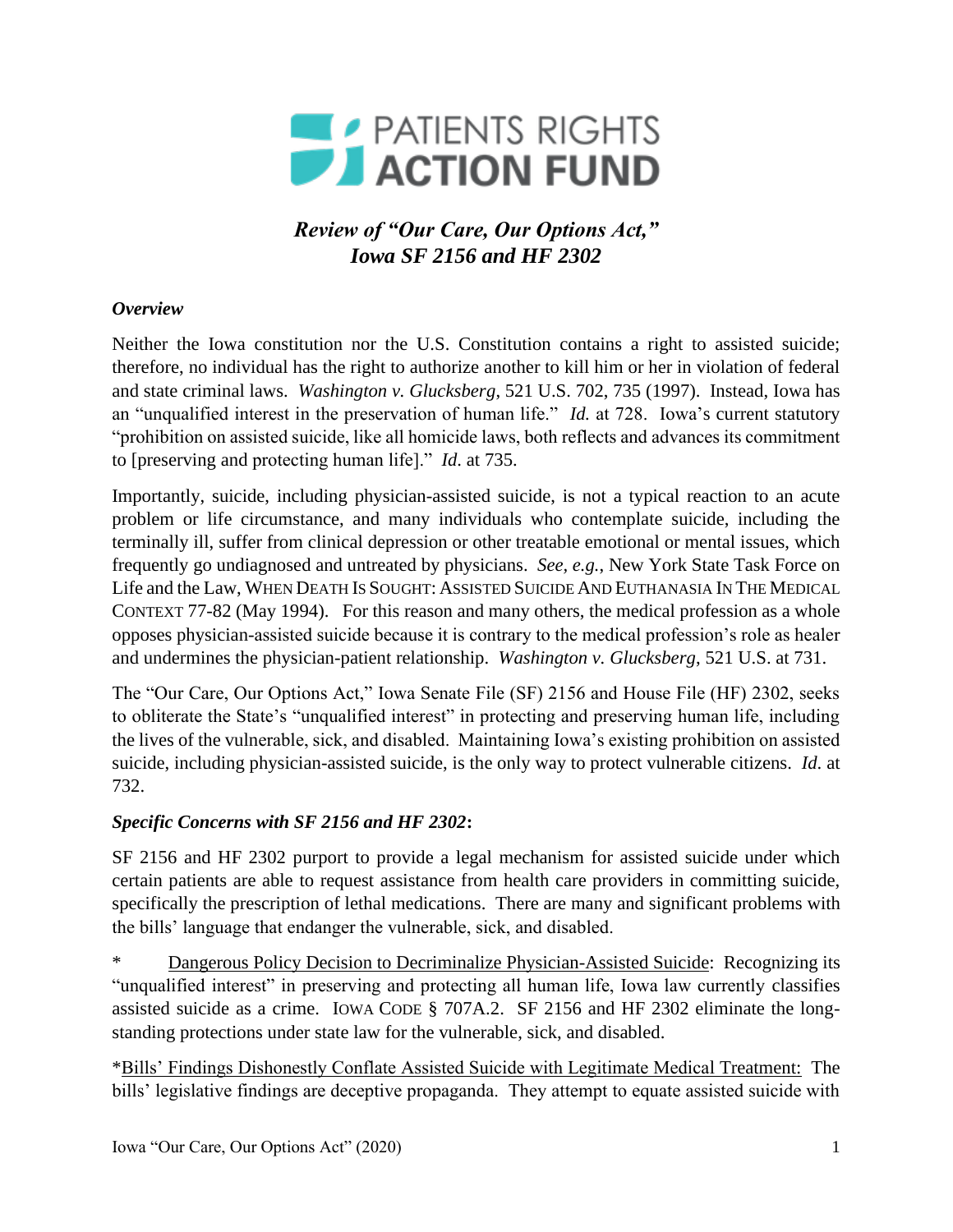"the highest standard of medical care" and with legitimate palliative care. The goal of palliative care is to improve the quality of life of patients and their families; it is not to end the life of the patient. The findings also falsely allege that assisted suicide has been integrated "into standard end of life care" and that this integration "has demonstrably improved the quality of services delivered to terminally ill individuals."

**Expansive Category of Health Care Providers Who May Provide Lethal Medications: SF** 2156 and HF 2302 define an "attending provider," a "consulting provider" (a secondary provider who evaluates the patient), and a "health care provider" as including a "licensed, certified, or otherwise authorized" person. Prescriptive authority for lethal drugs is, therefore, not limited to licensed physicians, in direct contrast to laws and legislation in many other states that feature such limits.

\* Lack of Mental Health Evaluation or Counseling Requirements: While the "attending provider" or "consulting provider" may refer a patient to a "licensed mental health care provider," there is no affirmative requirement that a patient requesting assisted suicide undergo a meaningful or comprehensive mental health evaluation or counseling. Evidence suggests that many patients whose mental health concerns are properly diagnosed and treated change their minds about suicide. For example, in one study of assisted suicide in Oregon, 46 percent of patients seeking assisted suicide changed their minds when their physicians intervened and appropriately addressed suicidal ideations by treating their pain, depression, and/or other medical problems. Linda Ganzini et al., "Physicians' Experiences with the Oregon Death with Dignity Act," 342 NEW ENG. J. MED. 557, 557 (2000). Given the prevalence of suicide hotlines and counselors that could save the lives of almost half of those contemplating suicide, it is irresponsible and contrary to the State's interest in life not to require such counseling.

Under the provisions of SF 2156 and HF 2302, a "licensed mental health care provider" is only required to determine whether the requesting patient "has the ability to make and communicate an informed decision." Such a limited evaluation is clearly insufficient to protect vulnerable patients.

Further, SF 2156 and HF 2302 define "licensed mental health provider" to include social workers, not just licensed mental health care professionals. The inclusion of social workers only adds to the cursory and inadequate nature of any evaluation performed.

Overly Broad Definition of "Terminal Illness": To qualify for assisted suicide under SF 2156 and HF 2302, a patient must have a "terminal illness." However, the bills' definition of "terminal illness" is incredibly broad. For example, it does not differentiate between situations where death will occur within 6 months even with treatment from situations where death is not likely to occur if the patient seeks and receives treatment. This means that someone who has a treatable disease or condition (*e.g.*, diabetes) who refuses treatment or who is denied insurance coverage for certain treatments is eligible to request and receive lethal drugs.

## \* Concerns with Process for Requesting Lethal Medication:

\* *Bills Only Require One Witness to the Written Request for Lethal Drugs:* SF 2156 and HF 2302 only require one attesting witness to a written request for lethal drugs. In contrast,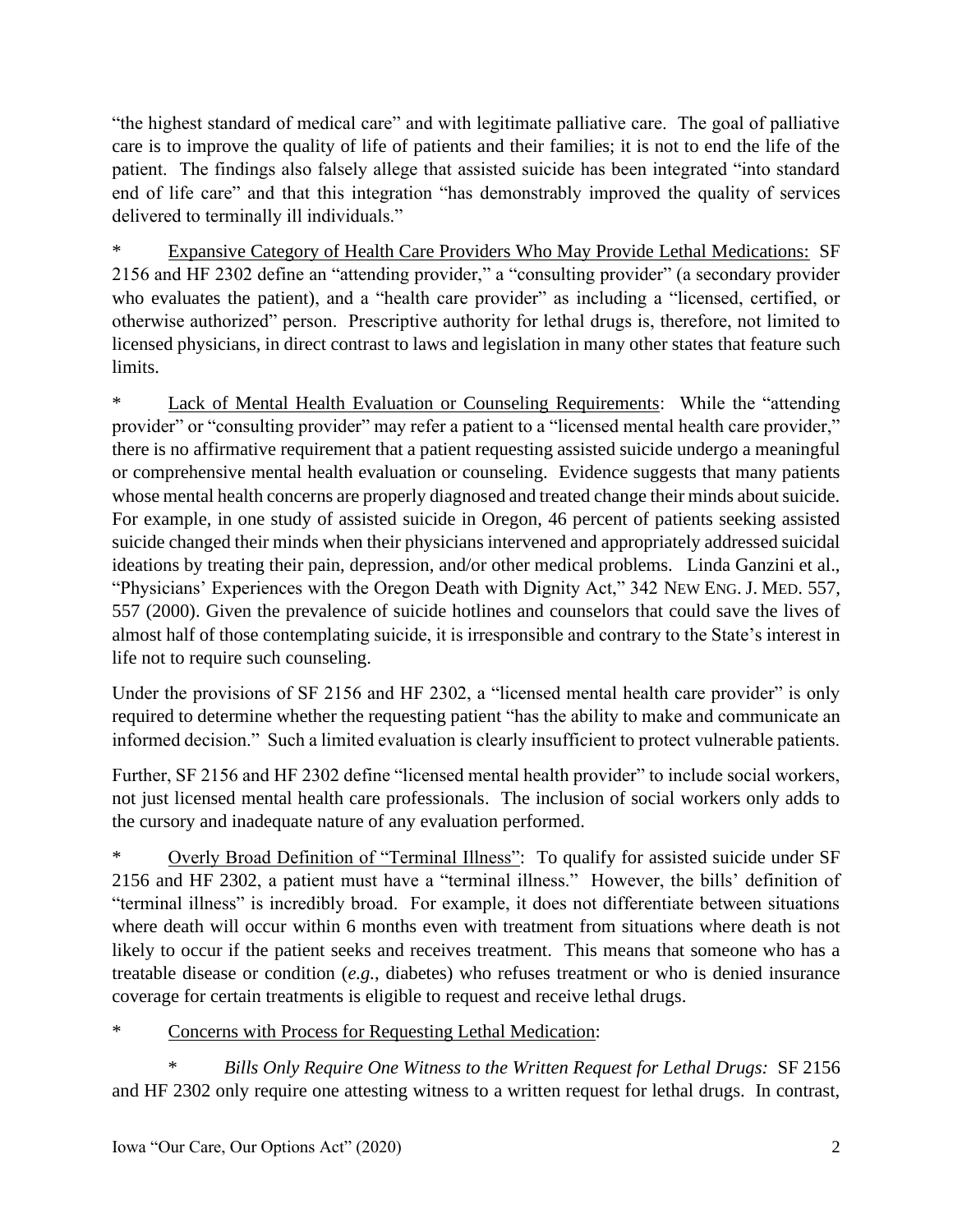most other laws authorizing assisted suicide require two witnesses. Further, the witness is not required to be completely independent of patient's family members or anyone that might stand to inherit or otherwise benefit from the patient's death.

\* *Bills Do Not Adequately Protect Against Coercion and Undue Influence:* The bills purport to require screening for coercion or undue influence but fail to provide adequate protection against either. Specifically, the bills' definition of "coercion or undue influence" is exceptionally broad and inexplicably includes efforts to encourage the patient not to seek assisted suicide. Section 19(3) of the bills criminalize efforts to convince the patient not to end his or her life.

\* *No Requirement for In-Person Requests*: SF 2156 and HF 2302 require the patient to make two oral and one written request for assisted suicide. There is no definitive requirement that any of these requests be made in-person to the "attending provider." This deficiency opens up the request process to potential abuse.

\* *Bill Language Contains Undefined and Nonsensical Requirements:* The bills further reference "[p]atient-directed care" or "patient-centered care that is not only respectful of and responsive to individual patient preferences, needs, and values, but also ensures that patient values guide all clinical decisions and that patients are fully informed of and able to access all legal end-of-life options." How precisely this care is to be provided and what standards will be imposed by state authorities are not clear.

Similarly, Section  $6(1)(d)(3)$  of the bills require the "attending provider" to "thoroughly educate" the patient about the "choices available to the terminally ill patient that reflect the terminally ill patient's self determination." What is meant by the nebulous term "self determination" and what exact choices must be discussed is not defined.

No Oversight of Lethal Drug Administration: The bills do not require that the prescribing provider be present when the lethal medication is ingested to ensure that the patient's decision/action was voluntary or to deal with possible complications. In fact, there is no requirement that any witness attest to the patient's physical or mental capacity when the drugs are ingested, to confirm that the drugs were actually self-administered, or to confirm that the patient's decision was voluntary.

Bills Affirmatively Sanction Falsehoods: The bills mandate that the cause of death be falsely treated and reported as the patient's underlying disease or condition, not assisted suicide (the actual, immediate cause of death).

Bills Fail to Protect Conscience and Association Rights: SF 2156 and HF 2302 seek to limit the exercise of medical conscience. Specifically, Section 16(1) requires every "health care provider" to provide "sufficient information" about end-of-life options, including assisted suicide, to his or her patients. This requirement forces health care providers with objections to the practice of assisted suicide to affirmatively counsel patients about it. Moreover, the bill does not define what is meant by "sufficient information," leaving providers without adequate guidance as to their duties.